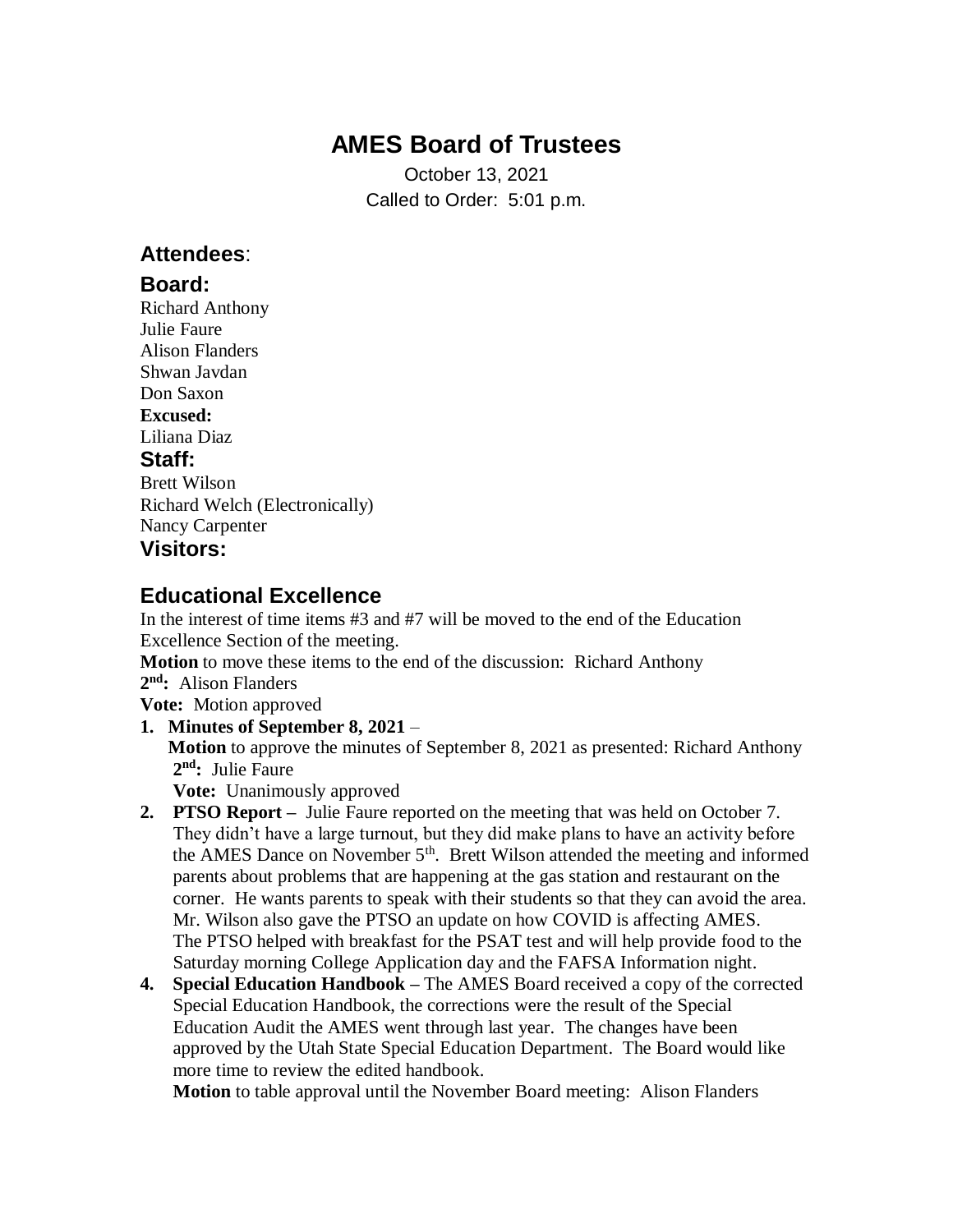**2 nd:** Donald Saxon

**Vote:** Unanimously approved

- **5. Special Education Audit Results –** The AMES Staff received 2 trainings from the Utah State Board of Education as a result of the audit. They also wanted each teacher to have one on one training with the Special Education director. Brett Wilson sent a letter to the State asking them to drop this requirement because of the other trainings, the State agreed. AMES will need to do case studies of 1 student per grade to complete the requirements from the audit. AMES is still looking for a school psychologist to help with some of the anxiety related issues.
- **6. Curriculum Review Committee –** AMES needs to have a Curriculum Review Committee to review and recommend curriculum. At the present time we have 2 teachers and 1 parent on the committee, we need to add 2 more parents, Mr. Wilson will reach out to parents to have the committee ready by January. **Motion** to approve the Curriculum Review Committee with the addition of 2 parents before the January 12 AMES Board Meeting: Alison Flanders 2<sup>nd</sup>: Julie Faure

 **Vote:** Unanimously approved.

**8. TSSA 2021-2022 -** Brett Wilson presented the Teacher and Student Success Framework to the AMES Board. The funds from this plan work to pay new teachers signing bonus along with the mid-year teacher bonus. The total is \$80,000.00 + **Motion** to approve the TSSA Framework: Richard Anthony **2 nd:** Donald Saxon

**Vote:** Unanimously approved

- **9. Trustlands Committee –** The AMES Trustlands Committee will start meeting as soon as teachers start submitting requests. We lost a few parent to graduation last year, we had one other parent express interest in being on the committee. The AME Board decided that this isn't a decision item.
- **7. Title I Status –** This year we were able to get the names of students from Granite School District that were approved for Free/Reduced lunch. This doubled our rate for Economically Disadvantaged students, which is now at 32%. The AMES Board received a copy of the AMES Student Parent Teacher Compact which is reviewed yearly, along with a sample of newsletters used for parent outreach. AMES is also trying some target advertising on North and West sides of the Salt Lake Valley. We will advertise on grocery carts in the targeted areas. Alison Flanders also mentioned that we do have a diversity committee that would like to work on reaching our targeted communities.
- **3. Granite School District MOU –** AMES has had a couple of issues come up since the last Board meeting when Carol Lear discussed the Granite School District MOU. AMES has a student with a service dog request, they went through GSD and she was approved, we also need to clarify who will fix infrastructure. Carol will work on adding these items to the MOU.

## **Fiscal**

**1. September Fiscals -** Richard Welch explained to the Board that the operating fund looks like our funds are lower this year. He moved money into the Public Treasurer's Investment Fund so it can earn some interest. **Motion** to approve the September balance sheet: Julie Faure